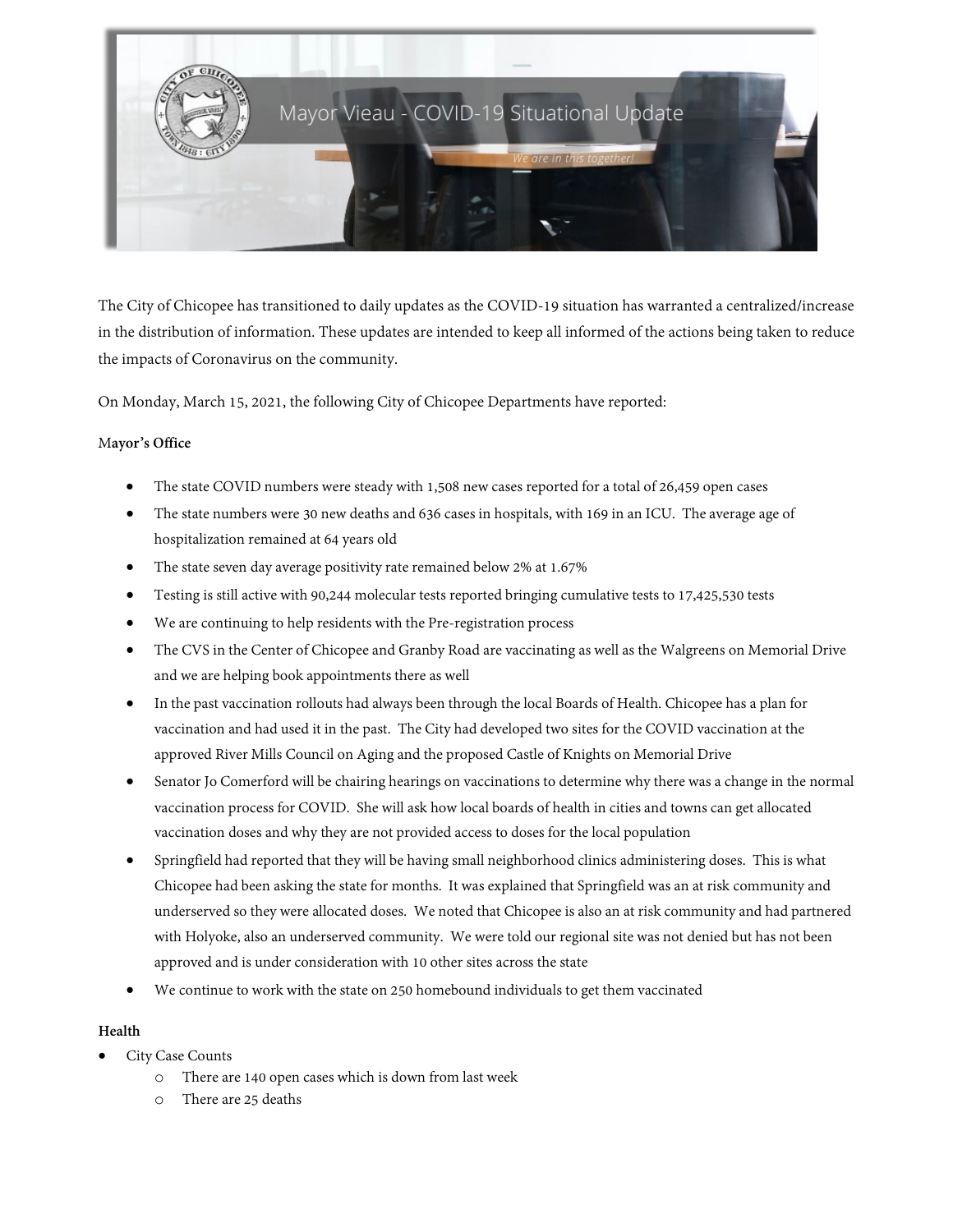- o 115 N/A
- o 3,176 recovered
- o A total of 3,456 cases to date
- o There were 15 cases over the weekend
- We are still red on the states risk chart
- The state of Massachusetts has received 2.8 million doses and has administered 2.4 million doses since December 14<sup>th</sup>. There are 1.5 million individuals who have had their first dose, 803,000 have had both doses and 50,000 have had the one shot J&J vaccination. That gives Massachusetts 853,433 individuals fully inoculated out of approximately 7.1 million people

#### **Police Department**

- Status Quo on services
- We still have one officer out on long-term recovery
- One officer remains in quarantine
- No difficulties with business following protocols and we continue to conduct visits to business locations

#### **Fire Department**

- Status quo on services with one firefighter out on long-term recovery
- From our discussions with Northampton and other communities, the second dose requirements are impacting the ability to vaccinate individuals and we will see more difficulties as teachers and more of the public are added to the priority list. Not sure how everyone added on May 1<sup>st</sup> will impact the vaccination process

#### **Emergency Management**

Services and staffing continue

### **Safety**

- Status Quo on staffing
- There were 50 tests administered today as of 10:00 am
- The Sheriff's Department helped today with testing

#### **DPW**

- Status quo on staffing
- All employees are back on the job

## **COA**

Status Quo on staffing and services